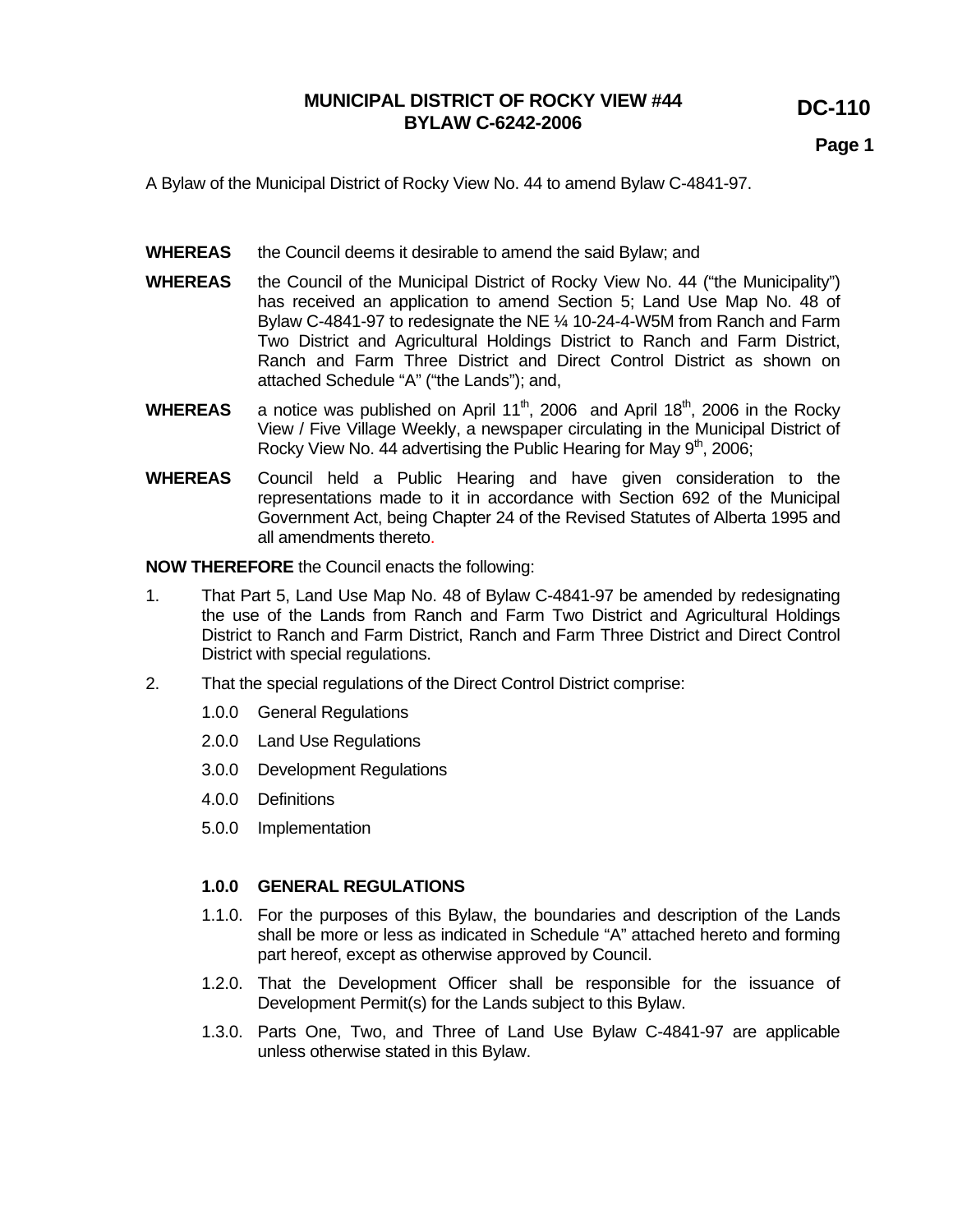# **DC-110**

## **Page 2**

1.4.0. All development upon the Lands shall be in accordance with all plans and specifications submitted pursuant to this Bylaw and all licenses, permits and approvals pertaining to the Lands.

### **2.0.0 LAND USE REGULATIONS**

#### 2.1.0 Purpose and Intent

The purpose and intent of this District is to allow for a Highway Maintenance Facility to be developed within the subject lands that does not adversely affect the surrounding land uses.

- 2.2.0 Uses:
	- 2.2.1 Agriculture, General
	- 2.2.2 Highway Maintenance Facility
	- 2.2.3 Fencing
	- 2.2.4 Landscaping
	- 2.2.5 Parking
	- 2.2.6 Signs

#### 2.3.0 General Land Use Regulations

The General Regulations apply as contained in Part 3 of this Land Use Bylaw as well as the following provisions:

#### 2.4.0 Minimum & Maximum Requirements

- 2.4.1 Parcel size**:**  (a) The maximum parcel size shall be 7.5 hectares (18.5 acres)
- 2.4.2 Minimum Yard, North**:**  (a) 30.0 m (98.4 ft.)
- 2.4.3 Minimum Yard, East*:*  (a) 30.0 m (98.4 ft.)
- 2.4.4 Minimum Yard, South & West: (a) 15.0 m (49.2 ft.)
- 2.4.5 Building Height (a) maximum - 18.0 metres (59.0 ft.)

### **3.0.0 DEVELOPMENT REGULATIONS**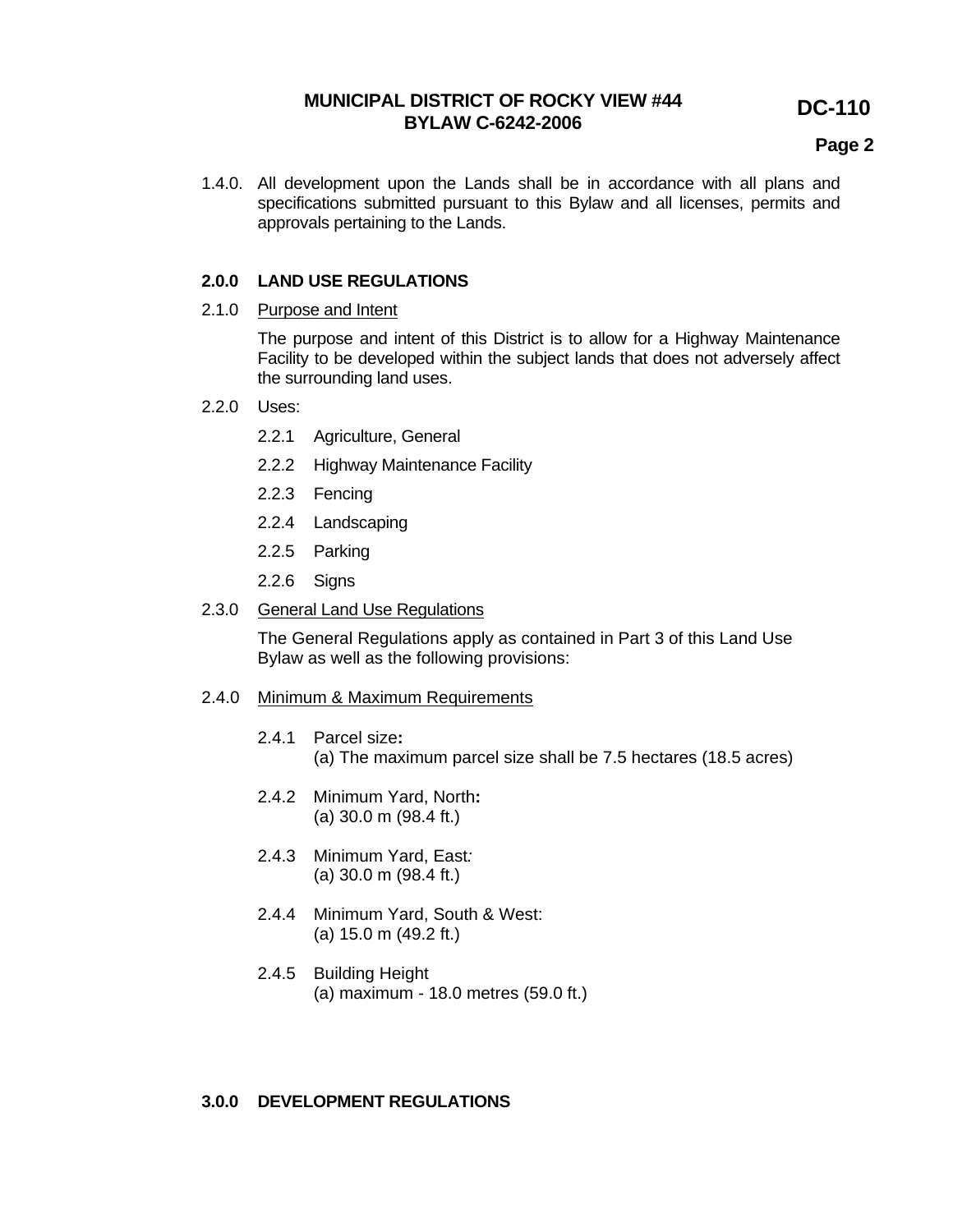**DC-110** 

# **MUNICIPAL DISTRICT OF ROCKY VIEW #44 BYLAW C-6242-2006**

**Page 3 Page 3** 

- 3.1.0 No Development Permit shall be issued by the Development Authority and no *development* shall occur on the lands until:
	- 3.1.1 The Owner has prepared a Stormwater Management Plan that is satisfactory to both the Municipality and Alberta Infrastructure and Transportation and which shows that the development will not adversely affect the adjacent lands and/or highways;
	- 3.1.2 An Emergency Response Plan has been prepared by the *Applicant* and submitted to the satisfaction of the Municipality, and which plan establishes, among other things, measures for emergency response and fire suppression;
	- 3.1.3 A Chemical Management Plan has been prepared by the *Applicant* and submitted to the satisfaction of the Municipality, and which plan establishes, among other things, measures for chemical and salt containment and remediation, the storage of fuels, salts and other chemicals, and soil contamination;
	- 3.1.4 The Owner has completed a Traffic Impact Analysis for the entire *development*, and it has been approved by both the M.D. of Rocky View and Alberta Transportation, and further, that all road improvements identified in the Traffic Impact Analysis be completed by the *Owner* to the satisfaction of the Municipality and Alberta Infrastructure and Transportation**.**
	- 3.1.5 The Owner has submitted a Construction Management Plan completed by a qualified professional engineer licensed to practice in the Province of Alberta, satisfactory to the Municipality, which details amongst other items, erosion, dust and noise control measures and stormwater management during construction.
	- 3.1.6 The Owner has received all necessary permits and/or approvals from Alberta Infrastructure and Transportation, in accordance with the Public Highways Development Act and the Highway Development Control Regulation.

## 3.2.0 Water Supply and Sewage Treatment

- a) Potable water for all development on the site shall be provided through the use of water wells, licensed and approved for commercial use by Alberta Environment, to the satisfaction of the Municipality or hauled to the site and stored in cisterns, as approved by the Municipality and to the satisfaction of the Municipality.
- b) Disposal of wastewater from the development on the site shall be subject to all requirements of Alberta Environment and all Municipal approvals pursuant to this Bylaw. Waste water shall be treated and disposed of by septic tank and field, installed to the satisfaction of the Municipality or stored in holding tanks and removed on a regular basis for disposal and treatment at an approved disposal facility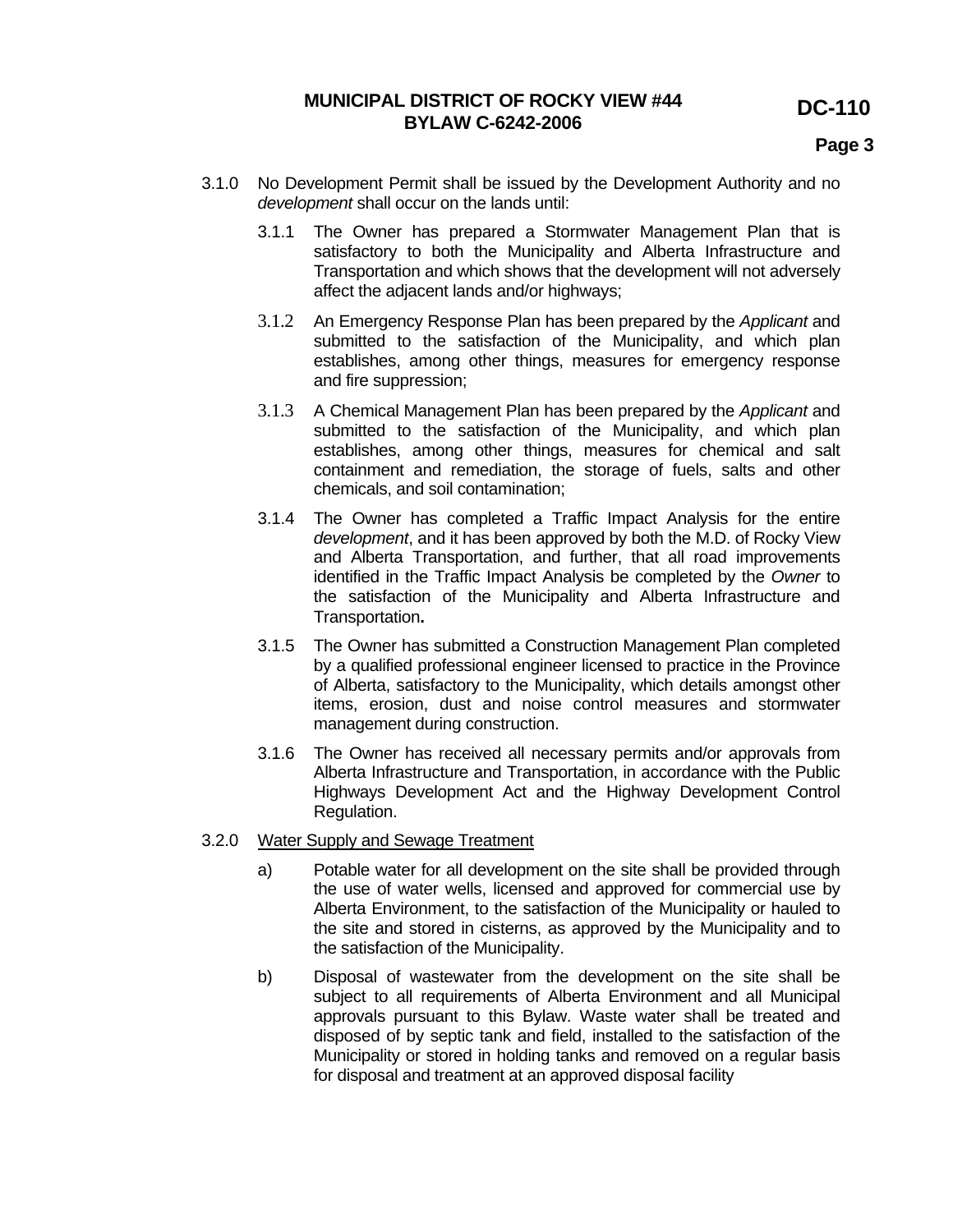# **DC-110**

## **Page 4**

- c) Any non-domestic waste water, anti-freeze, oil or fuels accumulated on site shall be held in sealed tanks, the contents of which shall be pumped out and properly disposed of off-site to the satisfaction of the Municipality and/or Alberta Environment
- d) Solid waste shall be disposed of on a regular basis at an approved disposal site.
- e) A caveat regarding a Deferred Services Agreement is registered on the Lands, notifying the Owner any future owners and all lessees of the requirement to connect to Municipally owned piped water and wastewater systems at their own cost when such services become available. This Agreement is to outline the location of existing services within the Lands, the operation and maintenance of these services, the requirements for their decommissioning once Municipal Servicing becomes available and a commitment from the Owner to participate in mutually beneficial discussions with the Municipality regarding the provision of future Municipal Services including the possible future ownership of their facilities by the Municipality, all to the satisfaction of the Municipality.
- 3.2.1 Access
	- a) No direct access to Highway #22 shall be permitted. All access to the land shall be from Township Road 242 and shall be a minimum of 45 m (147.63 feet) west of Highway #22, or as otherwise approved by Alberta Infrastructure and Transportation and the Municipal District of Rocky View.

### 3.3.0 Development and Building Standards

- 3.3.1 Landscaping
	- a) Landscaping shall be provided in accordance with a Landscape Plan to be submitted to the Municipality upon application for a Development Permit. The Landscape Plan shall identify the location, type and extent of all landscaping proposed for the lands, and shall require that a minimum of 10% of the site be landscaped. Within this landscaped area, there shall be a minimum of one (1) tree for every 50 square m (538.2 square feet); a combination of deciduous trees with a minimum caliper of 2.5 inches; and, coniferous trees with a minimum height of 5 feet.

A contoured and rolling landscaped berm shall be developed on the entire perimeter of the site. The berm shall not be higher than two (2) meters measured perpendicular from any road and shall be in accordance with all site line distance requirements.

b) The Landscape Plan contemplated herein shall identify the location and extent of the landscaping areas, the plant material proposed and the methods of irrigation and maintenance of landscaped areas.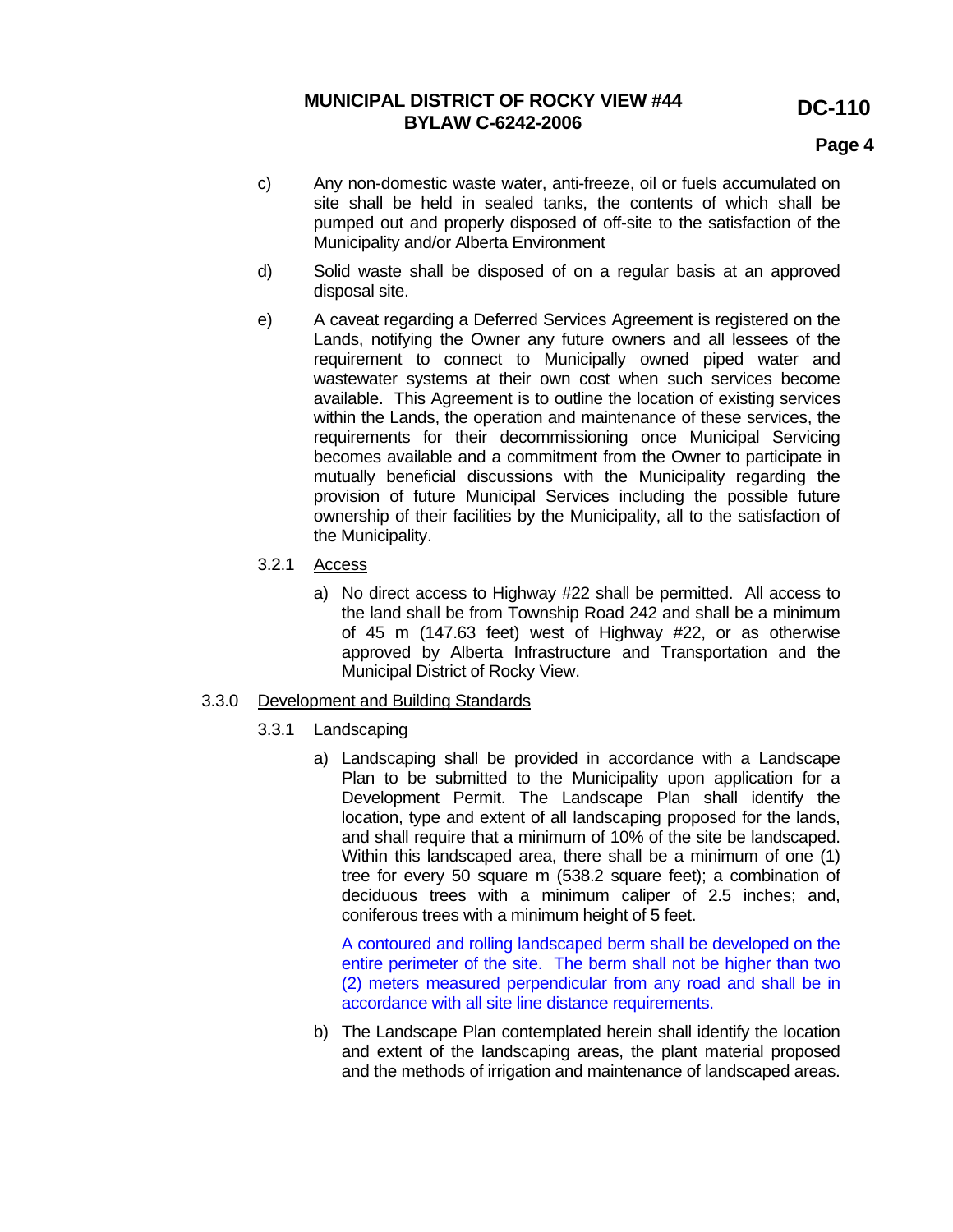**DC-110** 

# **MUNICIPAL DISTRICT OF ROCKY VIEW #44 BYLAW C-6242-2006**

**Page 5 Page 5** 

- c) All areas of the site not disturbed as part of the Development Permit shall be maintained in a natural state or under cultivation.
- d) The Landscape Plan should incorporate a weed control program for all areas of the site in accordance with the Weed Control Act of Alberta, and confirmed in a Development Permit.

## 3.4.0 Controlled Appearance

- a) Parking and loading facilities, where proposed, shall be provided for in accordance with the requirements of the Land Use Bylaw, except that parking shall be screened and/or integrated into building architecture and/or landscaped pursuant to 3.2.1 above. Parking shall not be permitted within any minimum setback area.
- b) All outside storage of sand and salt, and other road maintenance related materials shall be to the satisfaction of the Development Authority.
- c) Signage shall be considered concurrently with a Development Permit application and may be integrated into building architecture and shall be consistent with the overall development theme.
- d) Lighting shall be located, oriented and shielded to prevent adverse affects on adjacent properties and the safe and efficient function of Highway #22
- 3.4.1 The design, character and appearance of any buildings, structures or signs proposed to be erected or located on the lands must be acceptable to the Development Authority having due regard to:
	- i) the compatibility with and the affect on adjacent properties and the surrounding rural area; and,
	- ii) the visual enhancement of Highway #22 as an important transportation corridor.
- 3.4.2 Building form should be consistent with the following:
	- i) building materials should reflect the architectural heritage of the surrounding rural landscape by emphasizing natural textures and/or original and historic building materials;
	- ii) building massing should present a profile that is more horizontal than vertical to reflect the traditional rural building forms associated with agricultural communities;
	- iii) building facades parallel to Highway #22 should avoid long unbroken expanses through the use of architectural detailing and window placement; and,
	- iv) colours should reflect and complement natural colour tones evident in the surrounding rural landscape.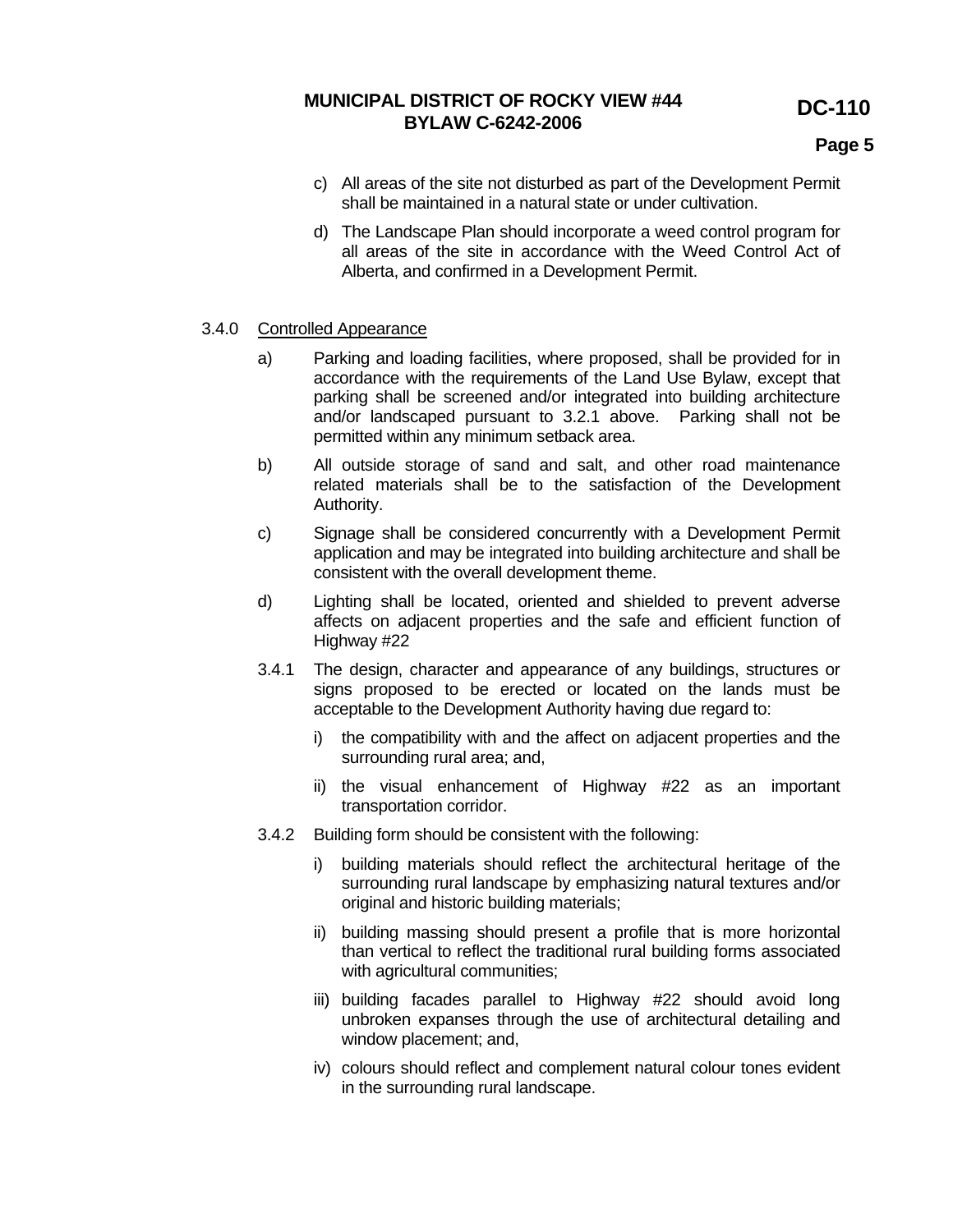**Page 6 Page 6** 

## 3.5.0 Performance Standards

- 3.5.1 Air Contaminants, Visible and Particulate Emissions
	- a) No use within any building or structure on the lands shall cause or create air contaminants, visible emissions or particulate emissions beyond the building which contains them.
- 3.5.2 Odorous Matter
	- a) No use or operation within a building shall cause or create the emission of odorous matter or vapour beyond the building which contains the use or operation.
- 3.5.3 Toxic Matter
	- a) No use or operation on the lands or within a building shall cause or create the emission of toxic matter beyond the lands or the building which contains it. The handling, storage and disposal of any toxic or hazardous materials or waste shall be in accordance with the regulations of any government authority having jurisdiction and in accordance with any Chemical Management Plan that may be required by the Municipality.
- 3.5.4 Garbage Storage
	- a) Garbage and waste material shall be stored in weatherproof and animal-proof containers. Such containers shall be located within buildings or adjacent to the side or rear of buildings, and shall be screened from view by all adjacent properties and roadways, all to the satisfaction of the Development Authority.
- 3.5.5 Fire and Explosive Hazards
	- a) Uses and operations on the site which handle, store or utilize products which may be hazardous due to their corrosive, poisonous, flammable, or explosive characteristics shall comply with the applicable fire regulations of the Municipality or the regulations of any other government authority having jurisdiction and in accordance with any hazardous materials or emergency management plan that may be require by the Municipality, and as defined in a Development Permit.
- 3.5.6 Fire Protection:
	- a) Fire protection measures shall be provided as may be required by the Municipality

### **4.0.0 DEFINITIONS**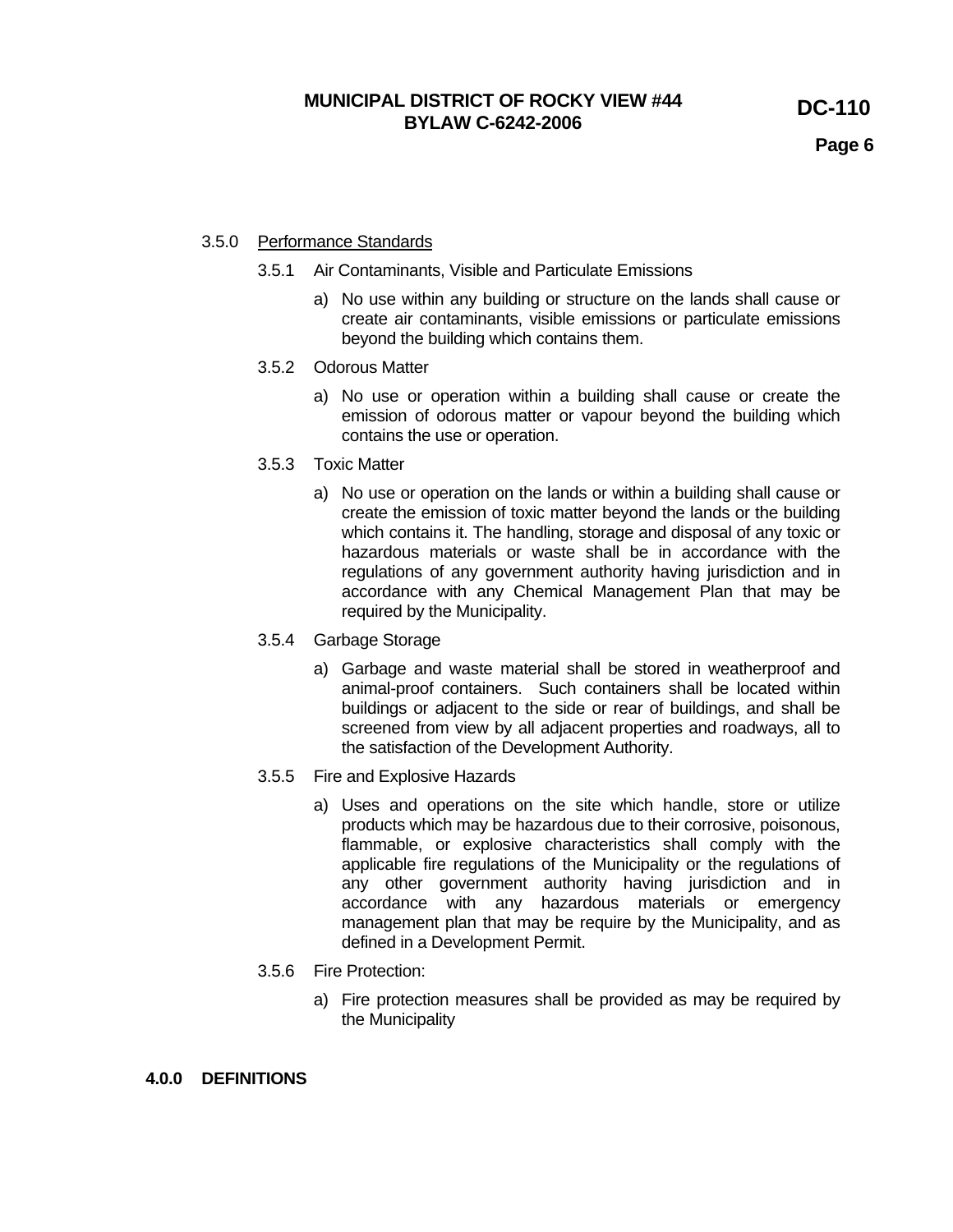# **DC-110**

## **Page 7**

- 4.1.0 **Highway Maintenance Facility** means a use or development providing a service directly related to the maintenance of Alberta Infrastructure and Transportation's Provincial Road Network and public roadways within the MD of Rocky View.
- 4.2.0 **The Lands** means the lands as shown on Schedule "A" attached hereto.
- 4.3.0 Terms not defined above have the same meaning as defined in Section 9.0.0 of Land Use Bylaw C-4841-97.and included in a Development Permit.

## **5.0.0 IMPLEMENTATION**

5.1.0 The bylaw comes into effect upon the date of its third and final reading.

## **File: 04810004/007/010 --- 2005-RV-432**

First reading passed in open Council, assembled in the City of Calgary, in the Province of Alberta, on Tuesday, April 4, 2006, on a motion by Councillor Everett.

Second reading passed in open Council, assembled in the City of Calgary, in the Province of Alberta, on Tuesday, May 9, 2006, on a motion by Councillor Everett.

Third and final reading passed in open Council, assembled in the City of Calgary, in the Province of Alberta, on Tuesday, May 9, 2006, on a motion by Councillor Neustaedter.

\_\_\_\_\_\_\_\_\_\_\_\_\_\_\_\_\_\_\_\_\_\_\_\_\_\_\_\_\_\_\_\_ \_\_\_\_\_\_\_\_\_\_\_\_\_\_\_\_\_\_\_\_\_\_\_\_\_\_\_\_\_\_\_\_

REEVE OR DEPUTY REEVE **A CONSIDER A CONSIDER MUNICIPAL SECRETARY**